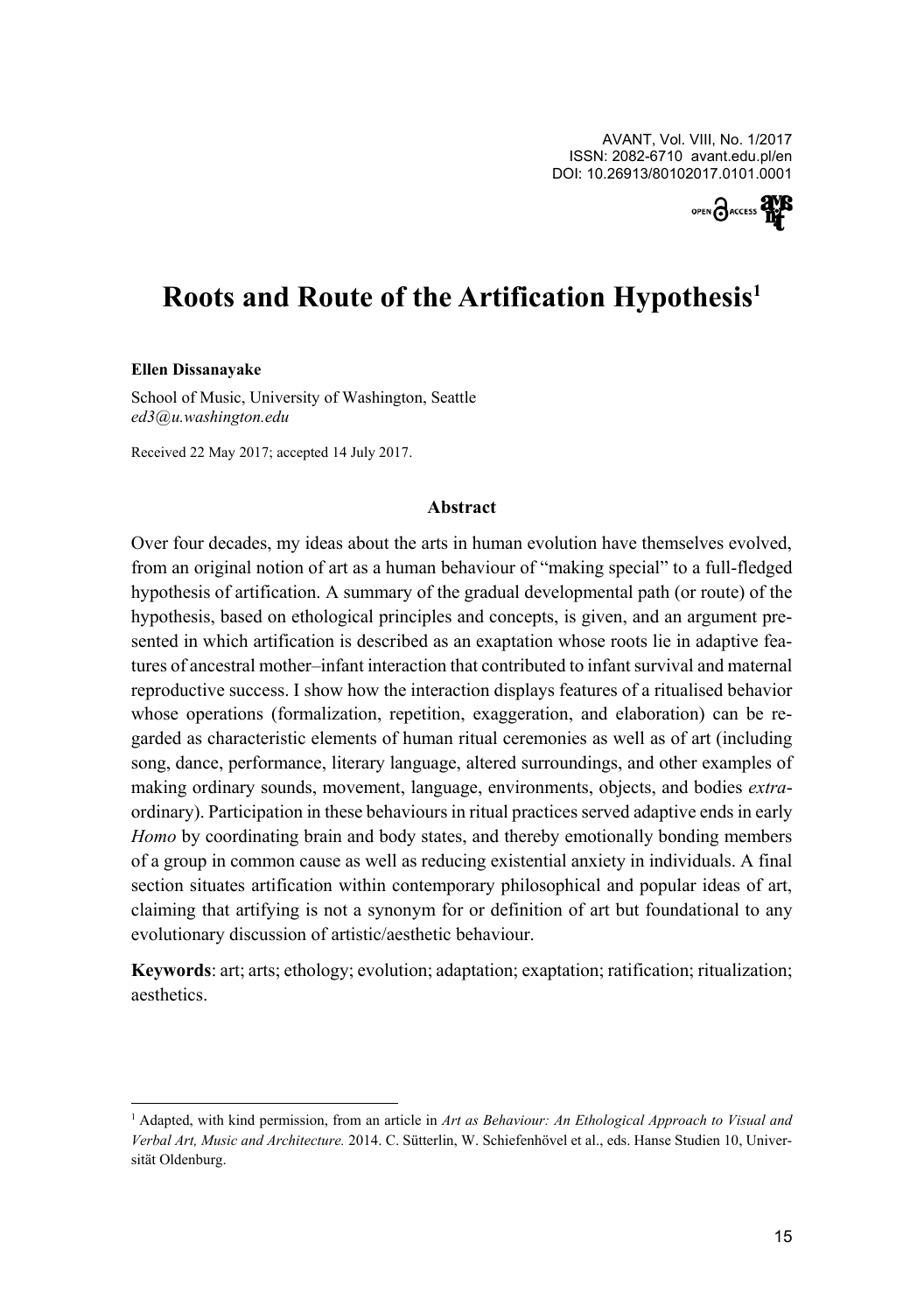For more than forty years I have been developing a comprehensive hypothesis to account for the origin and evolution of the arts in ancestral humans. When I began my studies, I was simply curious about the possibility that "art" (whatever that is) was universally present in our species and had an origin in human evolution. Most writing about art at the time was the province of art critics and philosophers; evolutionary ideas about art were hard to find.

Between the 1960s and 1980s, most biologically-informed speculation about the origin and function of art was produced by two zoologists, Desmond Morris (1962, 1968) in England and Irenäus Eibl-Eibesfeldt (1975, 1989a, 1989b) in Germany, both of whom had studied with the founders of ethology, Niko Tinbergen (at Oxford) and Konrad Lorenz (in Bavaria). In their writings, "art" was presumed to refer to visual art and its animal roots were traced to play (Morris) or display and other forms of communication (Eibl-Eibesfeldt). Like these scholars, my earliest forays into the subject of art in human evolution were also heavily influenced by ethological concepts that were prominent at the time (Dissanayake, 1974, 1979, 1980, 1982).

In the United States, during the 1980s and thereafter, both animal and human ethology were gradually assimilated or swept aside by the American-born fields of evolutionary psychology and cognitive science. By 2008, in his influential textbook *Evolutionary Psychology: The New Science of the Mind*, David Buss described "the ethology movement" as being of primarily historical interest and essentially passé. Although Buss praised ethology for forcing p0sychologists to reconsider the role of biology in the study of human behaviour and for focusing attention on the importance of biological adaptation, he found that ethologists did not develop "rigorous criteria" for discovering adaptations. Moreover, their focus on observable behaviour resulted in descriptions that tended to be "labels" without explanatory force, particularly of the "underlying mechanisms" of the behaviour (Buss, 2010).

In late 1989, The Human Behaviour and Evolution Society held its first meeting and although a small art contingent grew throughout the 1990s, it was largely populated by scholars in humanities departments, especially literature. Only Kathryn Coe (1992, 2003), Nancy Aiken (1998, 2004) and I—all independent scholars outside the field of literature had an ethological background.

After their emergence in the 1980s and eventual dominance by the end of the twentieth century, the fields of evolutionary psychology and cognitive science have developed a formidable body of theory about human evolution and behaviour, abetted by a continuing crescendo of neuro-imaging, computational and other investigative techniques for testing hypotheses about underlying mechanisms in human behaviour that were not available to ethologists. These advances can only be welcomed, although elsewhere I have questioned some of these fields' assumptions and pronouncements about human art making and response (Dissanayake, 2009; Brown & Dissanayake, 2009).

Since the late 1980s, views about art from the perspective of evolutionary psychology have increased (for an overview of contributions to the field see Carroll 2011, pp. 3–54; for an overview of a variety of biological views of the arts through the 1990s see Cooke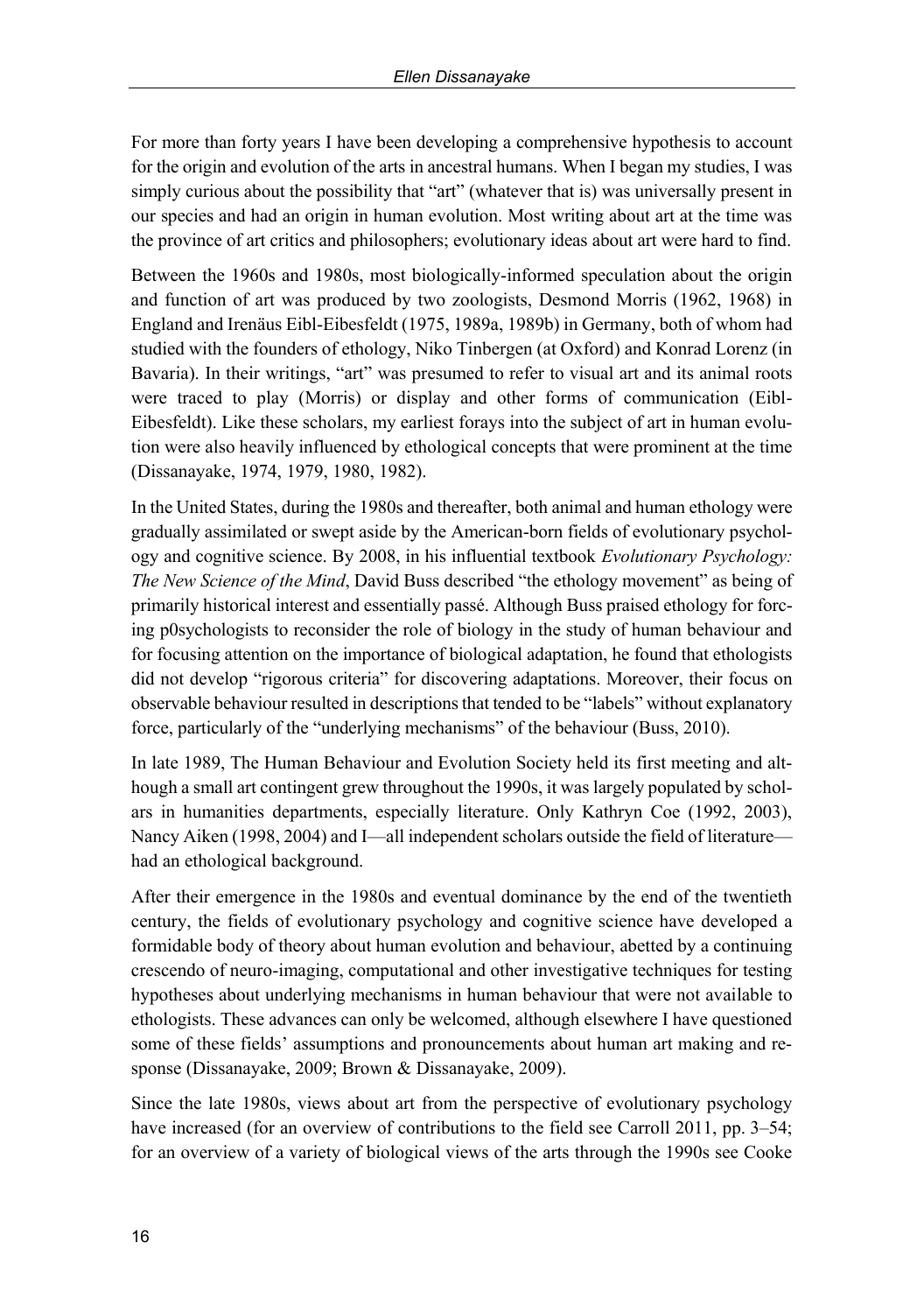& Turner, 1999, pp. 433–464). Philosophers Denis Dutton (2009) and Steven Davies (2012) published serious books for general readers about art as a species characteristic. It is no longer easy for newcomers to find their way through the many approaches, conjectures, speculations, or hypotheses (Davies, incidentally, provides an excellent bibliography). Scientists, like philosophers of art before them, are stymied by the difficulty of defining or circumscribing their subject. "Art" may refer to visual (or aural) beauty or beautiful things; to perceptual and cognitive biases for certain colours, shapes, subject matter, landscapes, or bodily and facial features; to use of these as communicative devices; to the cognitive ability to imagine or enhance; to creativity; to an expressive need; to emotional ("aesthetic") responses; and to others—my list here is not comprehensive.

All these approaches seem to have some relevance to the subject of art in human behaviour and evolution, but is one more elementary than the others? Can we find a common denominator? It is not enough to treat our subject with a "cluster definition" (Dutton, 2009), if we wish to suggest an origin and adaptive function (or functions). We must know what we are talking about and looking for. "Art," after all, is a modern concept and it is not surprising that ideas about what comprises art are influenced by our historical time and place.

Despite Buss's dismissal, I continued to find ethology to be the most helpful starting place to examine the biological origin and function of art. The bewildering cornucopia of ideas about what art is (and what art does) demanded that one conceptualise art as a behaviour (or behavioural predisposition)—rather than an object ("work" of art), quality (beauty, skill), preference (for a feature that promoted adaptive success in the past), cognitive capacity, or label assigned by a cultural group. Ethologically speaking, art is something that people *do* (like play, display, court, mate, mourn, establish territory and hierarchy, form families, practice aggression and ethnocentrism, and so forth). Because there is no general verb (e.g., "to art") for what people do when they engage in art, I looked for another term. At first, it was "making special" that seemed to me, in an initially naïve way, to characterise all instances of art. That term was criticised by scientists as fuzzy and simplistic although many artists found it convincing. I then tried "elaboration," and "making the ordinary extraordinary." Gradually I adopted the verb "artify" (noun: "artification") and have "operationalised" what it comprises. A more precise description will be deferred until section 5, as its components require development in sections 1 through 4.

In my most recent writing, I emphasise that increasingly I find artification to be more than a description, synonym, or feature of art behaviour. Rather, I consider it to be foundational to any other named characteristic of art, such as those just described. That is, people use such things as beauty, perceptual biases, imagination, creativity, skill, personal expression, and emotion when they artify. Artification has its own motivation and function(s). It is not a by-product of other adaptations except insofar as, like many adaptations, it originated (was co-opted) from elements in an earlier evolved adaptive behaviour—mother–infant bonding (see sections 1 and 4).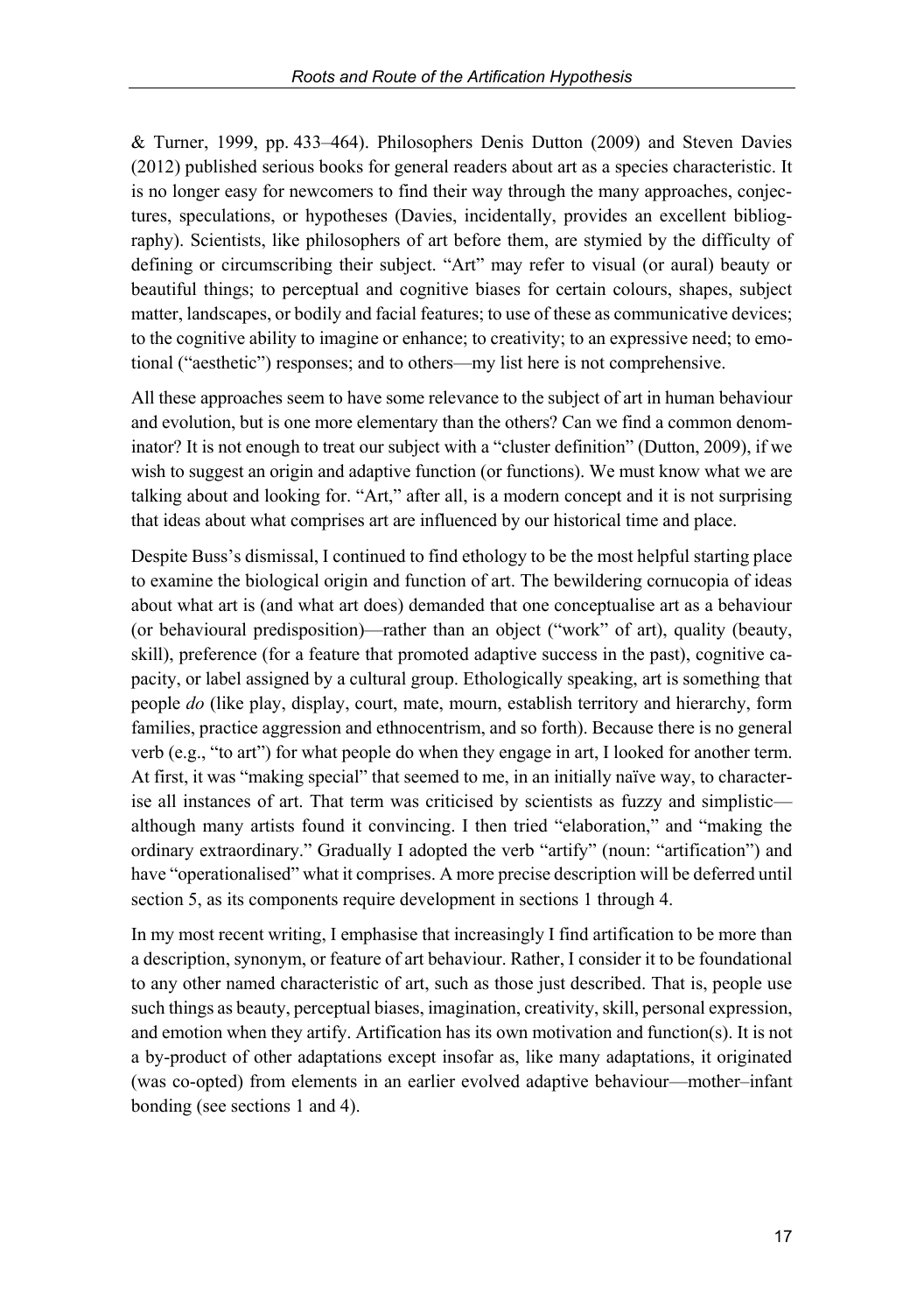During hominin evolution, under selective pressures of individual anxiety about environmental uncertainty and the need for mechanisms of group bonding, artification arose from proto-artistic/aesthetic predispositions that emerged ancestrally in both mothers and infants and subsequently developed its own adaptive (exaptive) trajectory (see section 4). The prefix "proto-" indicates that in these intimate reciprocal interactions (unlike in artifying) the operations are not deliberately intended to provoke an aesthetic response.

### **1. Mother–Infant Bonding**

In hominins, the close bond that can be observed between all primate mothers and infants became especially intense during the evolution of the upright-walking, large-brained genus *Homo*. Bipedality altered the female pelvis, reshaping and narrowing the birth canal, so that parturition became difficult, especially with large-headed infants. Anatomical adaptive solutions to this problem included a compressible neonate skull, a temporarilyseparable maternal pubic symphysis, a postponement of three-quarters of infant brain growth until after birth (Portmann, 1941), and a considerable reduction of the gestation period. Compared to other primates, human babies are born in a strikingly helpless state so that they require constant care for months and years.

Along with the adaptations just described, I propose that our ancestors developed a significant behavioural adaptation as well: the universally-observable reciprocal interaction between mother and baby that is sometimes called "motherese," referring to the peculiar sing-song vocalisations that mothers (and others) universally address to infants (Fernald & Kuhl, 1987; Fernald, 1992). The interaction, however, also includes concurrent peculiar facial expressions and head and body movements. It is so unlike social communicative exchanges between adults as to demand evolutionary attention.

To begin with, the prelinguistic infant of course does not understand the semantic meaning of the words it hears. It responds to the multivalent package of vocal, visual, and gestural stimuli with its own vocalisations, facial expressions, and head and body movements. The mother leads the interaction but responds in a split-second, unconscious manner to the infant's signals. Indeed, babies actively let adults know by their own positive reactions their coos, wriggles, and smiles—which vocal, visual, and gestural signals they prefer. In other words, they are predisposed from birth to elicit and reward only certain signals from their caretakers.

Interestingly, these signals to infants are all derived from visual, vocal, and gestural indications of interest, openness, familiarity, submission, appeasement, devotion, and affection that adults universally and casually exchange with each other. These ordinary universal adult communicative signals have been well-described and documented in people all over the world by Eibl-Eibesfeldt (1975, 1989a) and have been used by psychologists to predict the mood and intent of patients during interviews (Grant, 1968, 1972). The difference is that when used with infants, adults simplify or stereotype, repeat, exaggerate, and elaborate the signals, making them more distinct and noteworthy, more likely to attract the infant's attention, sustain its interest, and create and manipulate its emotional response.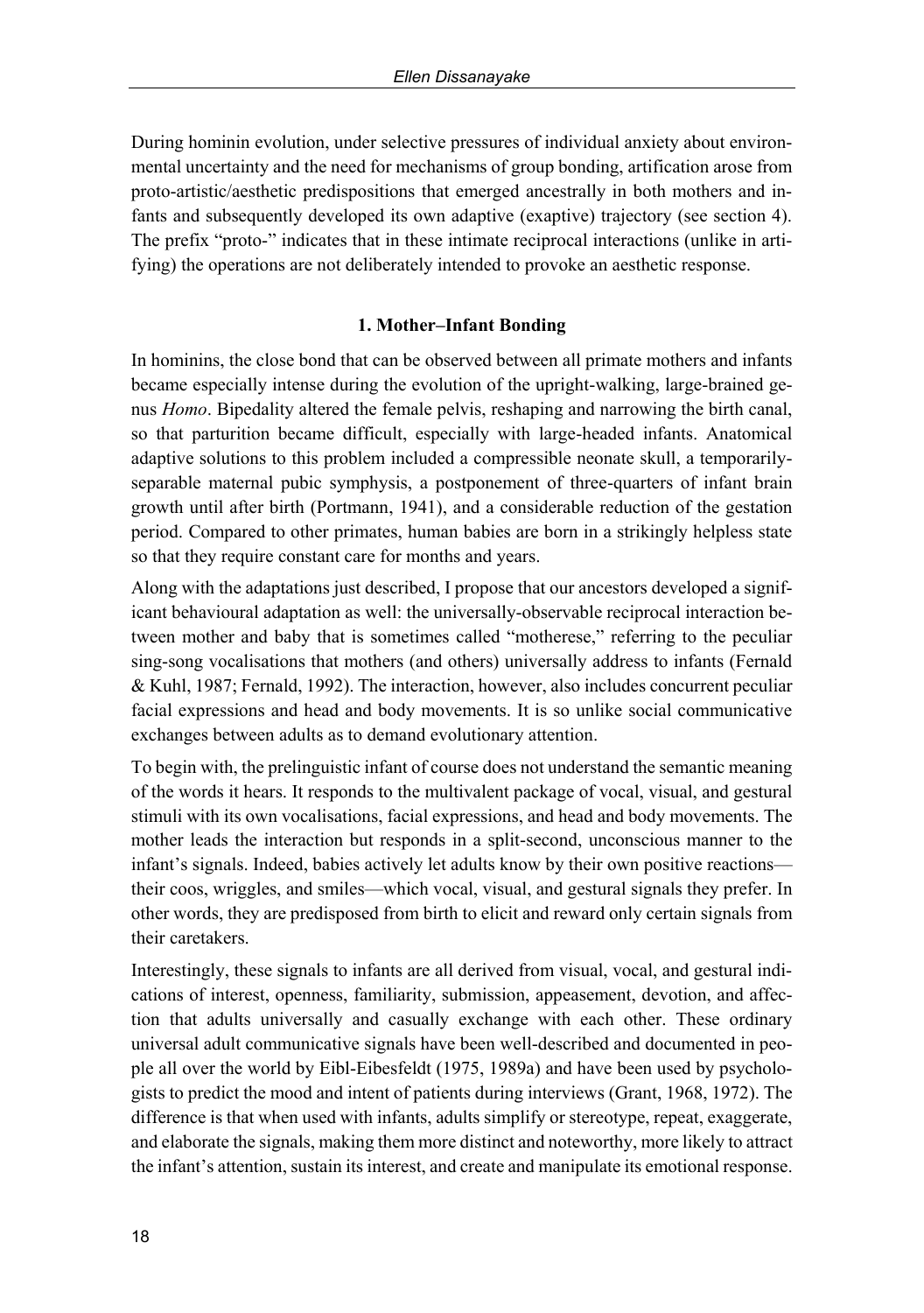Although mother and baby are simply enjoying each other's company, suffused with pleasure and love, these signals are, unknown to a mother, flooding her brain with the prosocial hormones that foster maternal behaviour in all mammals (Panksepp, 1998). Making such signals, then, reinforces her brain's neural circuits for affiliation and devotion, ensuring that she will be motivated to care for her demanding, helpless baby. Responding positively to these signals of affection, the baby unwittingly calls forth more and more maternal love and attentiveness.

# **2. Ritualisation and Ritual**

One of the most interesting and original ethological observations is that of ritualisation of behaviour in animals, particularly birds (Tinbergen, 1952, 1959; Eibl-Eibesfeldt, 1971, 1989a). The earliest evolutionary description was by Julian Huxley (1914), who coined the term to refer to the process by which natural selection gradually alters certain behaviours into increasingly effective signals.

In ritualisation, components of a behaviour that occurs as part of normal, everyday, instrumental activity such as preening, nest-building, preparing to fly, or caring for young are, as it were, "chosen" or taken out of context, "ritualised," and used to signal an entirely different motivation—usually an attitude or intention that may then influence (affect or manipulate) the behaviour of another animal. For example, the head movements used by gulls to pluck grass for building a nest may be co-opted and ritualised to signal aggression (thus driving another gull away), or behaviours derived from feeding young (e.g., touching bills, offering a token with the bill, coughing as if regurgitating) may become ritualised and used for courtship (attracting a mate).

In the process of ritualisation, specific changes occur in the original behaviour pattern so that the resulting signal becomes prominent, distinctive, and unambiguous, and consequently is not confused with its precursor (Eibl-Eibesfeldt, 1971, 1989a; Smith, 1977). Compared to their original instrumental or "ordinary" precursor behaviour, ritualised movements become "extraordinary" and thus attract attention. They typically become (a) simplified or stereotyped (formalised), and (b) repeated rhythmically, often (c) with a "typical intensity" (Morris, 1957)—that is, with a set regularity of pace. The signals are frequently (d) exaggerated in time and space and (e) further emphasised by the development of special colours or anatomical features. The peacock's display is a canonical example of a ritualised behaviour that originated in such simple precursors as pecking the ground for food and lifting, spreading, and fanning the tail feathers for thermoregulation (see Eibl-Eibesfeldt, 1971, pp. 44–47).

Human ritual ceremony, with its associated and necessary arts, has obvious parallels with the biological display of ritualised signals in other animals (Dissanayake, 1979, 1988, 1992). Watanabe and Smuts (1999) have listed characteristics of biologically-evolved cooperative (as contrasted with agonistic) ritualisations in nonhuman animals that suggest an evolutionary substrate for human culturally-created rituals. That is, ceremonial rituals, like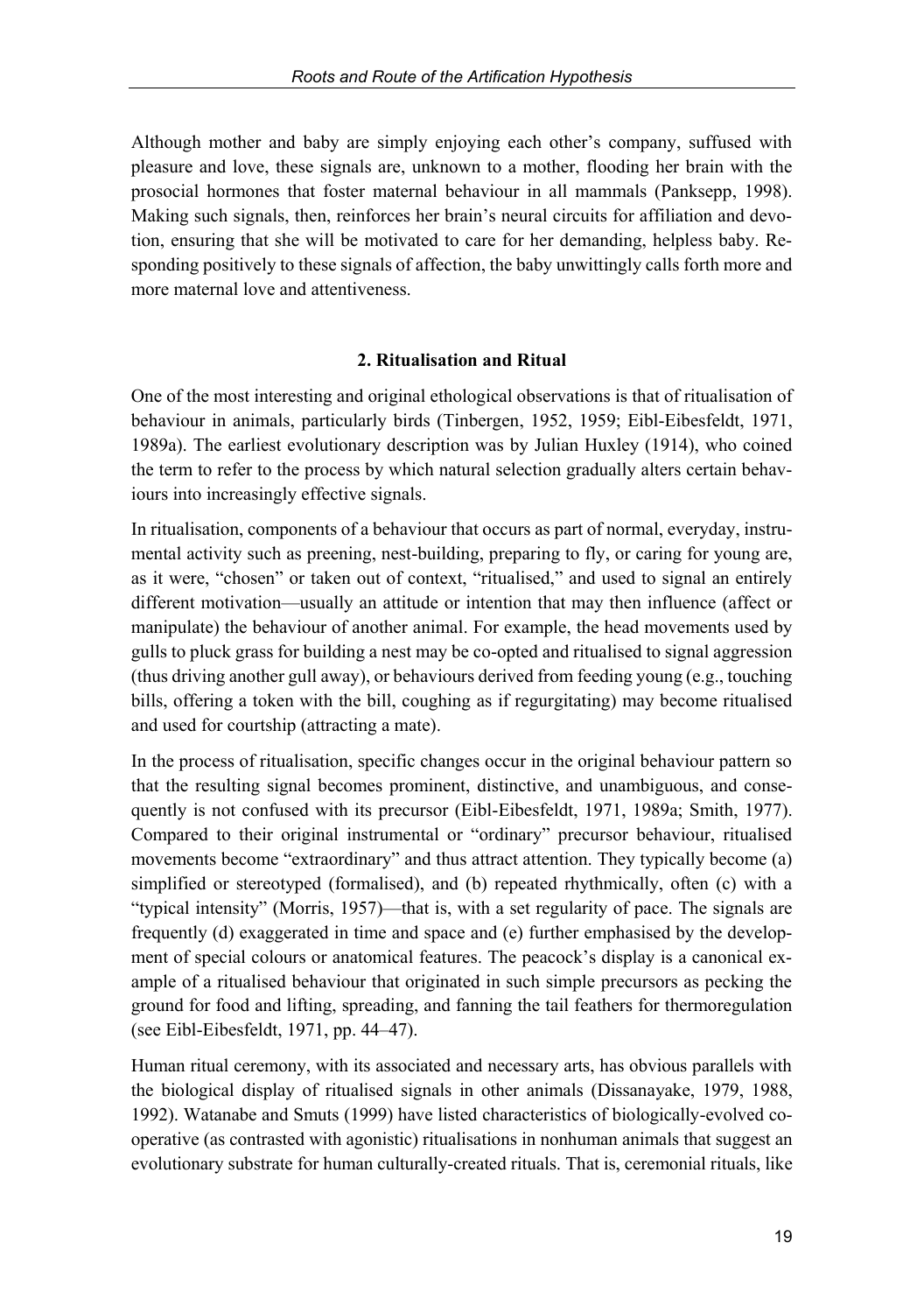ritualised behaviours, draw upon gestures or behaviours from other social contexts and recombine them into distinctive displays or signals. These recombined displays now relate not to instrumental activities (e.g., ordinary motor behaviour, ordinary discourse, making and using everyday functional objects), but to specialised social communication. Human ceremonial displays become "ritualised" to the extent that they circumscribe a repertoire of possible behaviours and establish a formalised framework of interaction that participants recognise as such and choose to conform to. Finally, the displays literally embody in communal participation the mutual coordination they presuppose (Watanabe & Smuts, 1999).

It is important to recognise that a large proportion of the distinctive recombined components of human ritual ceremonies resemble (or in fact are) what we today call the arts—dance and mime, poetic language, visual display, and music (song, drumming, instrument playing). Indeed, one can view ceremonial and other arts as ordinary behaviour (i.e., ordinary bodily and facial movements, ordinary speech, utilisation of ordinary objects and surroundings, ordinary prosodic vocalisations) made extraordinary through essentially the same operations or procedures as in the ritualisations described by ethologists for other animals: formalisation (stereotypy), repetition, exaggeration, and elaborations of various kinds.

Interestingly, mother–infant interaction itself can be considered as a biologically ritualised behaviour, where visual, vocal, and gestural expressions drawn from adult affinitive contexts (look at, smile, open eyes and mouth, mutual gaze, eyebrow flash, head bob backwards, head nod, head and body lean forward and back, soft undulant elaborated sounds, touches, pats) are simplified, stereotyped, repeated or sustained, exaggerated and elaborated—all serving to behaviourally coordinate and emotionally unite the mother–infant pair. As described in section 1, infants are born ready to respond to and coordinate their own behaviour with these very signals and, from about eight weeks of age, to respond to their dynamic variation and manipulation.

### **3. From Mother–Infant Interaction to Artification**

The artification hypothesis proposes that ancestral mother–infant interaction, with its universal and characteristic operations or features that can be observed today, holds the germs of the beginnings of the arts. Although "proto"-artistic/aesthetic operations arose in ancestral mother–infant interaction, these are not yet "art" or "artification," either in Pleistocene or present-day mothers and infants. I suggest at least four transitional evolutionary steps that could have led from biologically-adaptive mother–infant interaction to cultural predisposition—that is, from proto-artistic/aesthetic capacity to intentional artification that itself gives adaptive advantage to individuals and groups.

These universal human behaviours—play, mark-making, self-adornment, and ritual/ceremony—can be considered as "steps" on the evolutionary path to artification, both phylogenetically and ontogenetically. There is space here to discuss them only briefly. All use one or more of the operations of ritualisation, described in section 2, that are first experienced in mother–infant interaction and that recur in adult artification.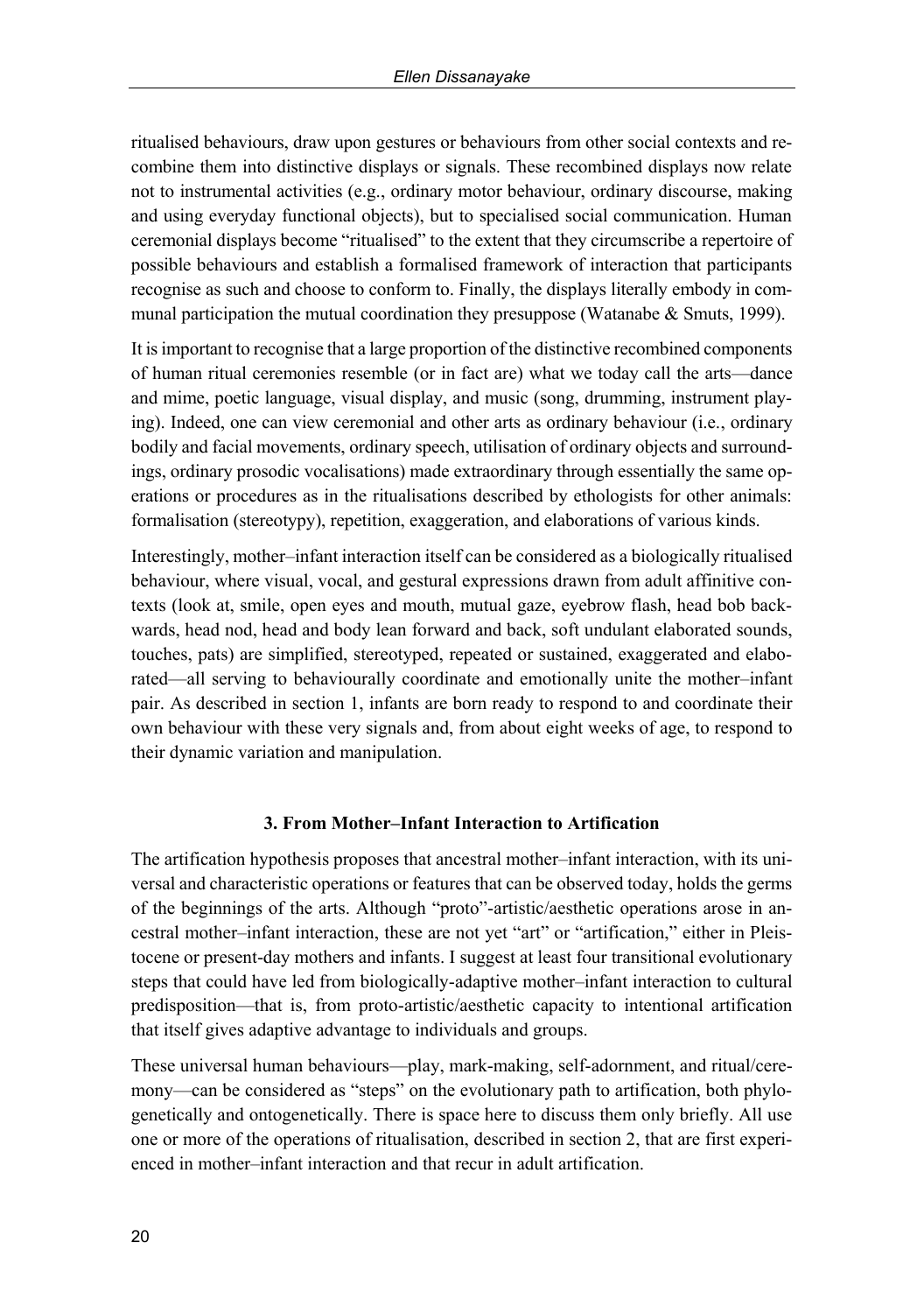### **3.1. On the Path to Artification: Play in Children**

Because play occurs in many juvenile animals, we can reasonably assume that young hominins, like other primates, played. Here I must emphasise that I do not mean to imply that prehistoric art makers were "childlike," but simply to suggest that the ontogeny of the cognitive abilities and manual dexterity that are exercised in play may provide insights into their phylogenetic origin and trajectory in our genus and species.

Although we cannot know when fantasy play (pretense) began in our remote ancestors (evidence for its occurrence in great apes is controversial [Pellegrini & Bjorklund, 2004]), it is universal in human children, where it often occurs in a social context. Interestingly, play often requires the player to take a stance that is different from reality (Lillard, 1993): something (say, a stick) is substituted for something else (a doll or a horse to ride). Human children, like other social animals, use "frame markers" such as a "play face" or exaggerated voice or movement to signal to others that "this is [only] play—not ordinary behaviour" (Leslie, 1987; Pellegrini & Bjorklund, 2004, p. 31). Frame markers in play create "another dimension" to ordinary reality, as do other characteristic elements of play: stereotypy and formalisation, repetition, and elaboration.

## **3.2. On the Path to Artification: Mark-Making in Children**

From their first months, babies are preoccupied with using their hands. First, they reach out, then grab and manipulate anything within reach, and eventually are able to use a precision grip. As tool-makers and users, it is not surprising that members of our species evolved to find satisfaction and even pleasure in using their flexible and dexterous hands. Making marks is part of the hand–mind repertoire. Children eagerly learn to draw with "orderly growing complexity" (Fein, 1993, p. xiii). Their first scribbles gradually resolve into more controlled movements, then into deliberate meanders and spirals, which eventually become more and more "geometric" or stereotyped. The elements of representational form emerge from only four modalities, the circle and perpendicular, parallel, and oblique lines. If given drawing material, most children discover these manual gestures spontaneously between ages three and four, and use them as the fundamental elements of their first drawings of humans and animals (Fein, 1993).

Children's early drawings emerge from an "inner imperative" (Fein, 1993, p. xiii; see also Alland, 1983 and Kellogg, 1970) to mark and then follow their marks where they lead often to the formalisations, repetitions, exaggerations, and elaborations of artification. For the child, the making itself (and its frequently unforeseen results) is the "meaning."

It is interesting to note that the earliest known human-made marks, everywhere in the world, are also non-iconic, that is, they are geometric—not representations of things in the world. As early as 250kya (thousand years ago), ancestral hominins hammered cupules (cup-shaped indentations) on horizontal and vertical surfaces, often in rows or ranks, in the tens, hundreds, and even thousands at one site (Bednarik, 2008). Here one again finds the use of formalisation, repetition, exaggeration, and elaboration to make ordinary rock surfaces extraordinary.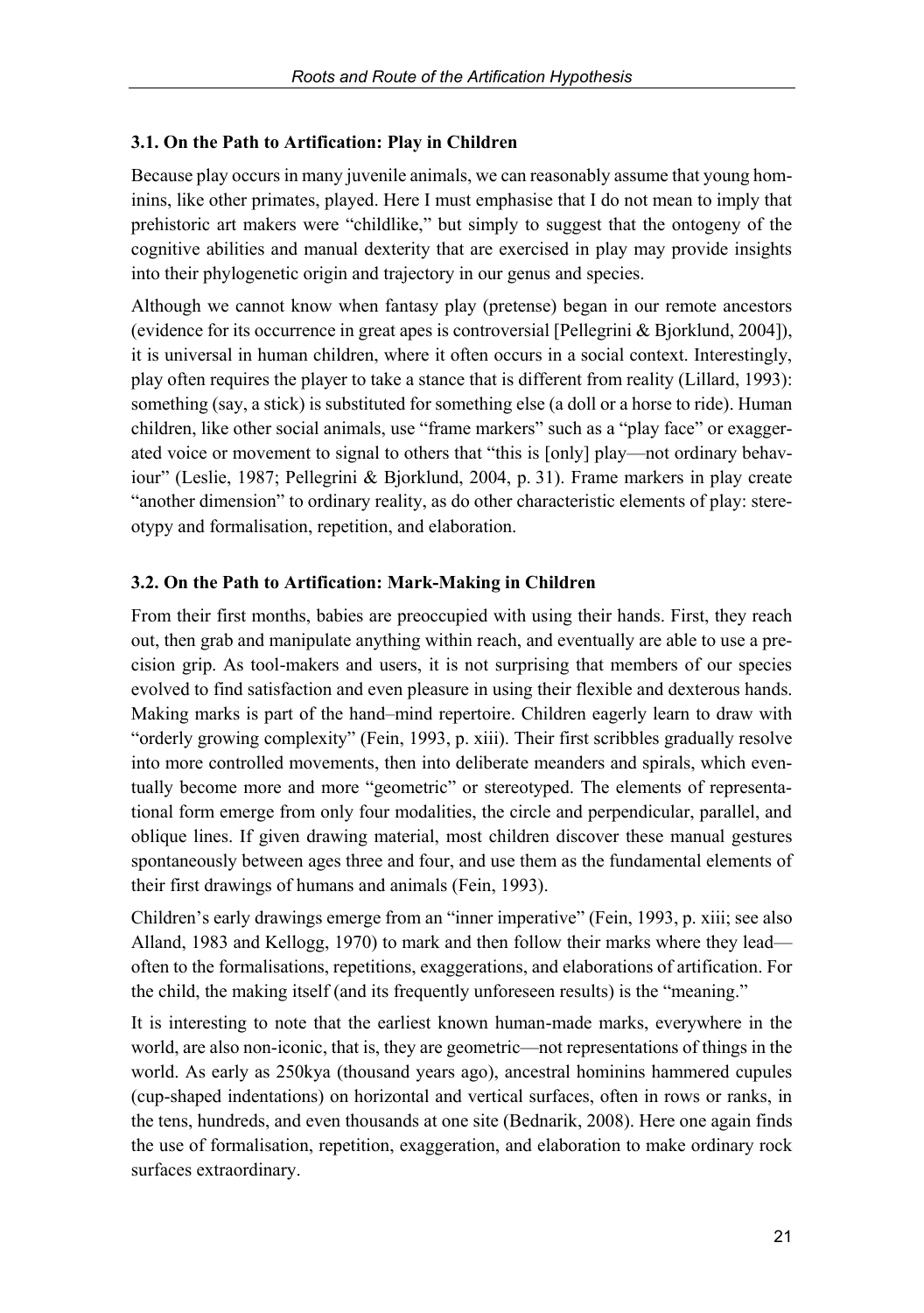# **3.3. Intentional Artification: Self-Adornment in Premodern (and Presumably Ancestral) Adults**

Perhaps the earliest artifications were to the human body: hair and skin made extraordinary with paint, feathers, leaves, dyed and woven fibres, or bone and shell objects inserted through the nasal septum, lips, or earlobes. Permanent and extreme procedures such as tattooing or cicatrisation are unmistakable indications of a non-natural state. Evidence of tooth-filing and skull elongation exists from at least 75kya (Coe, 1992, 2003). Although usually called "body modification," these are all examples of making the ordinary body extraordinary. Perforated beads fashioned from materials such as marine shell, ostrich eggshell, and ivory occur from as early as 200kya (Bednarik, 2011). Beads artify those who wear them, marking them as important or special in some way. Although body ornamentation does not leave archaeological traces, one can note that contemporary examples in both premodern and post-industrial societies rely on the operations of artification.

# **3.4. Intentional Artification: Ceremonial Practices in Premodern (and Presumably Ancestral) Societies**

Art requires deliberation and intention: it is not an accident. The previous sub-sections describe three transitional or related behaviours that, like artification, differentiate between an ordinary or mundane order, realm, mood, or state of being and one that is unusual, extraordinary, or supernatural. The behaviour of play, described by the earliest ethologists (e.g., Meyer-Holzapfel, 1956), is common to all social animals, but is based in recognising and creating an "as if" or "other" world, or a "meta-reality." The predispositions to make marks and adorn the self, easily observed in the play of children as well as more seriously in adults, also create the extraordinary.

These three behaviours may have preceded or accompanied the invention of ritual ceremony in which we can identify arts as we recognise them today. Although "ritual" is considered an important human universal, it is not always appreciated that rituals themselves are collections of arts. That is, if the artifications of face and body (masks and costumes), voice (song), movement (dance), story (poetic language and performance), and environments (decorated paraphernalia, shaped and embellished surroundings, and built structures) were removed, there would be no ritual, just everyday people using their voices and bodies in ordinary ways.

To say it a different way, it is by means of artifications, using formalisation, repetition, exaggeration, and elaboration in visual, vocal, and gestural media, that early members of our species created the extraordinary world of a ceremony, as we still see in recent and contemporary premodern societies as well as our own. I suggest that artifications arose along with religion, indeed *were* religious practice.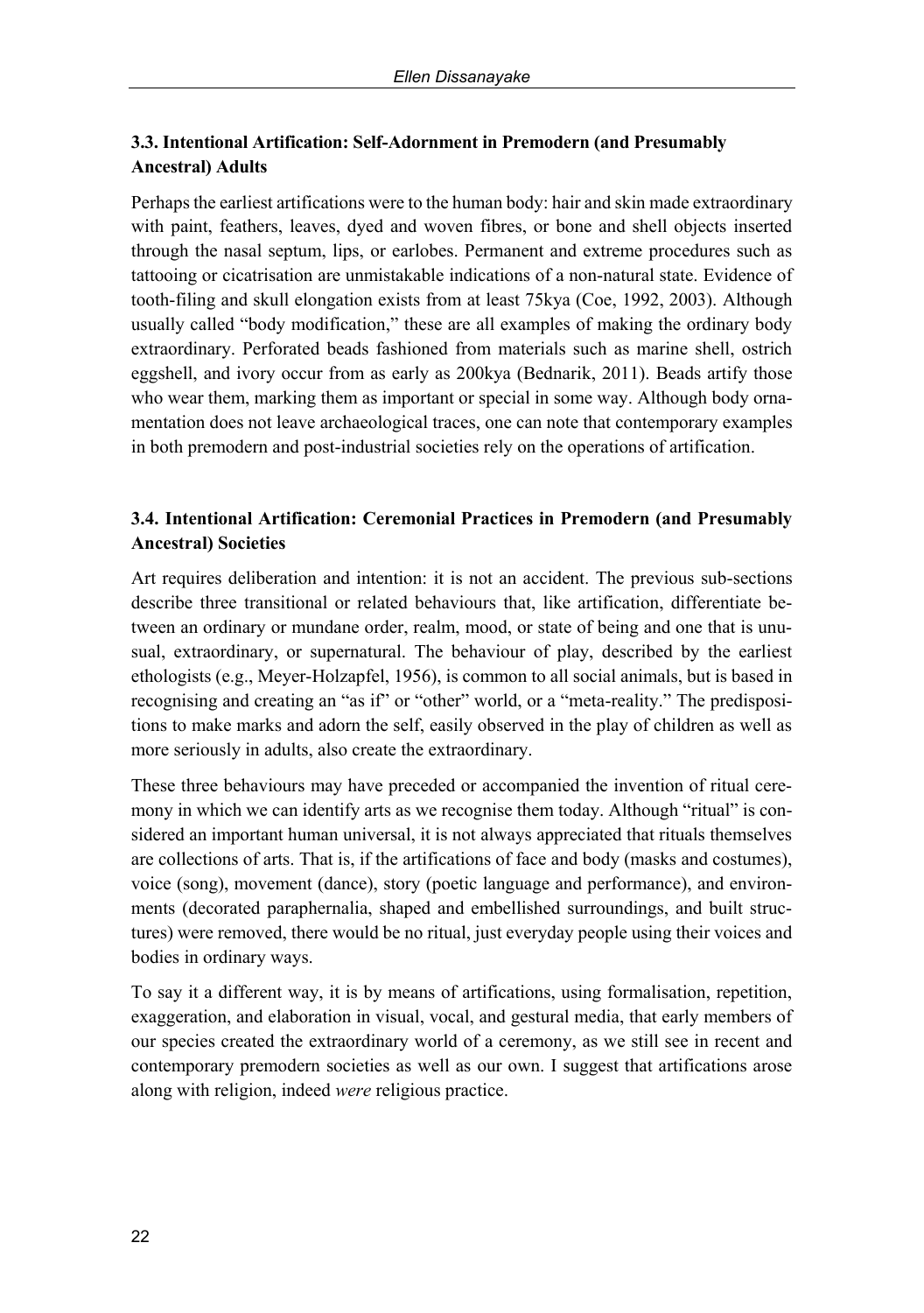Early humans, like other animals, lived in an unpredictable and sometimes dangerous environment. At some point in human evolution, however, our ancestors, unlike other animals, acquired the ability to remember the past, when good or bad things occurred and then to try to predict and influence such occurrences in the future. Under selective pressures of individual anxiety about uncertainties in their lives and the need for mechanisms of group bonding, ancestral humans adopted already extant proto-artistic/aesthetic predispositions and used them in ritual practices. Positing a connection between individual anxiety and the performance of ritual ceremonies seems warranted when we remember that rituals everywhere occur at transitional times of uncertainty about success in important biological matters such as obtaining or ensuring food, safety, prosperity, and health, conceiving and bearing a healthy child, and traversing important life changes such as puberty, marriage, and death (van Gennep, 1960/1908; Turner, 1969). Ceremonies are performed in order to influence important outcomes—to have an effect (Malinowski, 1954).

Although a discussion of the subject of religion can take us far afield, for my purposes here I consider religion to refer to a group's beliefs and practices that explain their world and help its members to get what they want and need. As Jean Clottes and others have noted, religions entail belief in supernatural entities and ritual practices that afford contact with those entities (Clottes, 2006, p. 9). For those who perform ceremonies, supernatural (extraordinary) entities are embodied, accessed, and influenced through the culturallycreated artifications that inhere in these practices. I suggest that we consider these to be behavioural/emotional mechanisms of religious belief.

### **4. Artifying as Adaptive/Exaptive: Proximate and Ultimate Functions**

Artification has its own motivation and function(s) and is not a "by-product" of other adaptations, except insofar as it originated and developed over evolutionary (phylogenetic) time from the proto-artistic/aesthetic operations of an earlier evolved adaptive behaviour—mother–infant bonding, as described in Sections 2 and 3. The predisposition in humans to artify is more accurately viewed as an *exaptation*, the biological term for a preexisting trait—here, a behavioural predisposition to make the ordinary extraordinary that had emerged in ancestral mother–infant interaction (and additionally as it also is present in play, mark-making, self-adornment, and ceremonial practices)—that arose originally to solve an adaptive problem, the survival of highly immature infants.

Under new conditions, the proto-aesthetic operations on expressive voice, face, and body movements used by ancestral mothers were, in evolutionary parlance, co-opted (exapted) to address two new adaptive problems in human societies—relieving stressful existential anxiety (Malinowski, 1954) and fostering coordination and cooperation among individual group members, each having his or her own self-interest. Hunter-gatherers, whose social systems have no chiefs or central authority, need ways to encourage communal action (Wade, 2006, p. 164). As "design features" that were already used to coordinate emotional states and unify the mother–infant pair, proto-artistic/aesthetic operations were inherent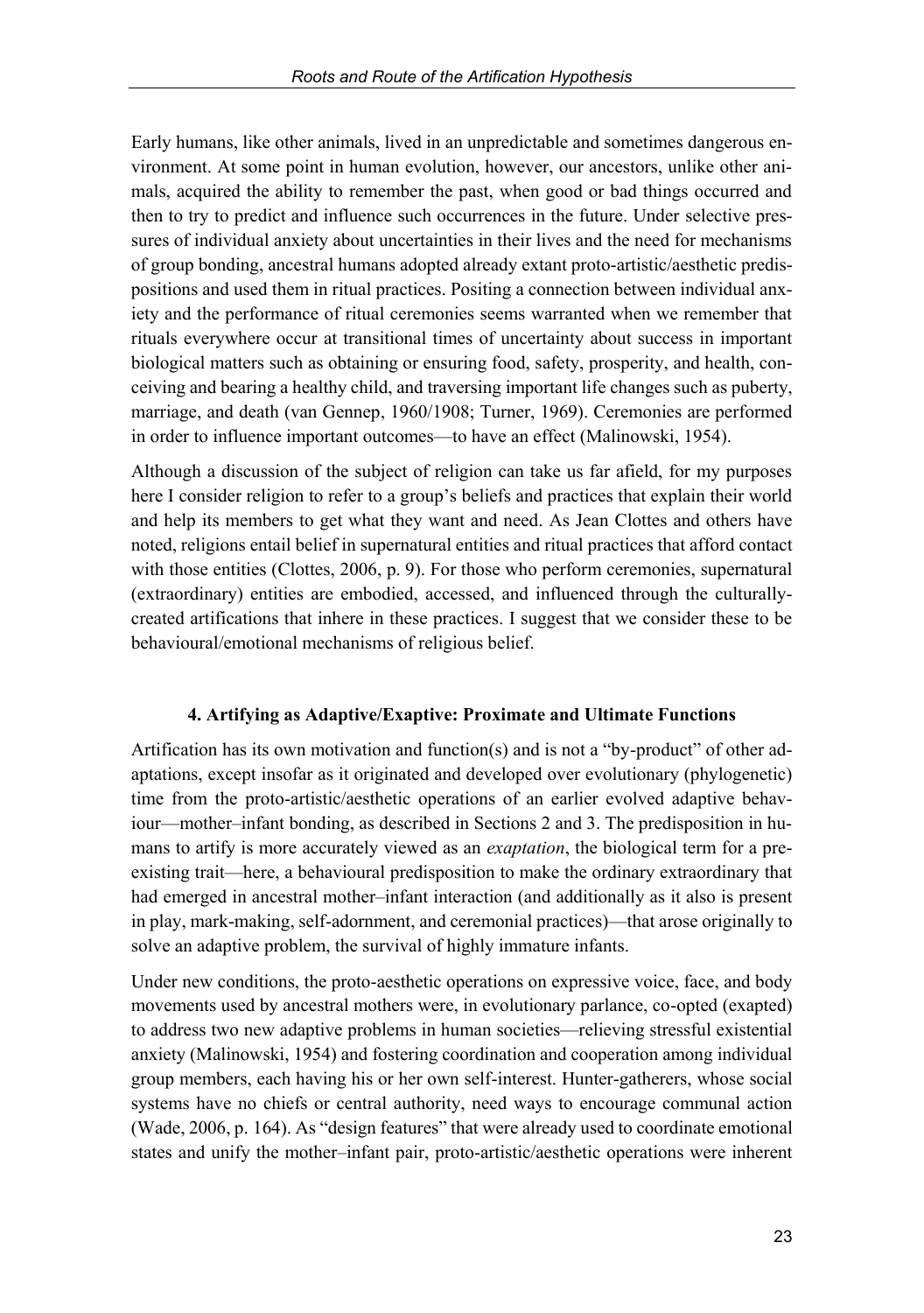means that in group ritual practices could attract the attention of participants, sustain their interest, arouse and shape their emotions, and physically coordinate, as well as psychologically and emotionally unify them.

In ritual ceremonies, artifications used the adaptive operations that arose from ancestral mother–infant interaction, which itself relied on earlier propensities or capacities—i.e., to recognise or posit an "other" world, and to be sensitive to alterations in commonplace visual-vocal-gestural communicative signals. (It is interesting to note, parenthetically, that the proto-artistic/aesthetic operations of Early Pleistocene mother–infant interaction may also have contributed to other features that became adaptive during human evolution (e.g., an increase in multi-modal association cortex [Panksepp, 1998, p. 310, n35]; the development of vocal anatomy for language [Falk, 2009]; and provision of psychological and emotional predispositions for bonding between males and females [Eibl-Eibesfeldt, 1989a], thereby helping to ensure that fathers remain close to mothers and their infants, willing to protect and provide for them).

To put it another way, arts behaviour (artification) in ceremonies developed as a way of demonstrating individual and group care and concern about biologically important outcomes, fulfilling two proximate (immediate or motivating) functions. First, in uncertain circumstances artification provided "something to do" that by its extravagance seemed likely to attract and persuade spirits and other supernatural powers to affect individual and/or group interests. At the same time, deliberate artifications, with the inherent appeal and reinforcing effect of their culturally-created (no longer "proto-") artistic/aesthetic operations, enticed people to engage in and become convinced of the truth of the ceremony.

Religious practice appeals not only to the intellect in the form of beliefs or precepts but to senses and emotions. Deep emotions (awe, wonder, fear, desire) and emotional bonding are produced less by esoteric knowledge than by engaging with others in stimulating shared activities. Rituals work because their artifications provide the excitement and drama that make their messages memorable and meaningful (Dissanayake, 1992; Schiefenhövel, 2009).

I propose two ultimate adaptive functions of artification (as it appears in arts-suffused rituals). First, by providing shaped and elaborated actions as something to do when beset by uncertain circumstances, artifying could alleviate the deleterious effects of the stress response in participating individuals. The release of stress hormones like cortisol negatively affects growth, tissue repair, energy release, immune system activity, mental activity, digestive function, metabolism, and even reproductive physiology and behaviour (Sapolsky, 1992). In this sense, ceremonial/arts behaviour—compared to doing nothing is adaptive (Kaptchuk, Kerr, & Zanger, 2009). Repetitive or regularised movement is notably effective in regulating disturbing emotions like fear or anxiety and thereby contributing to the well-being of participants.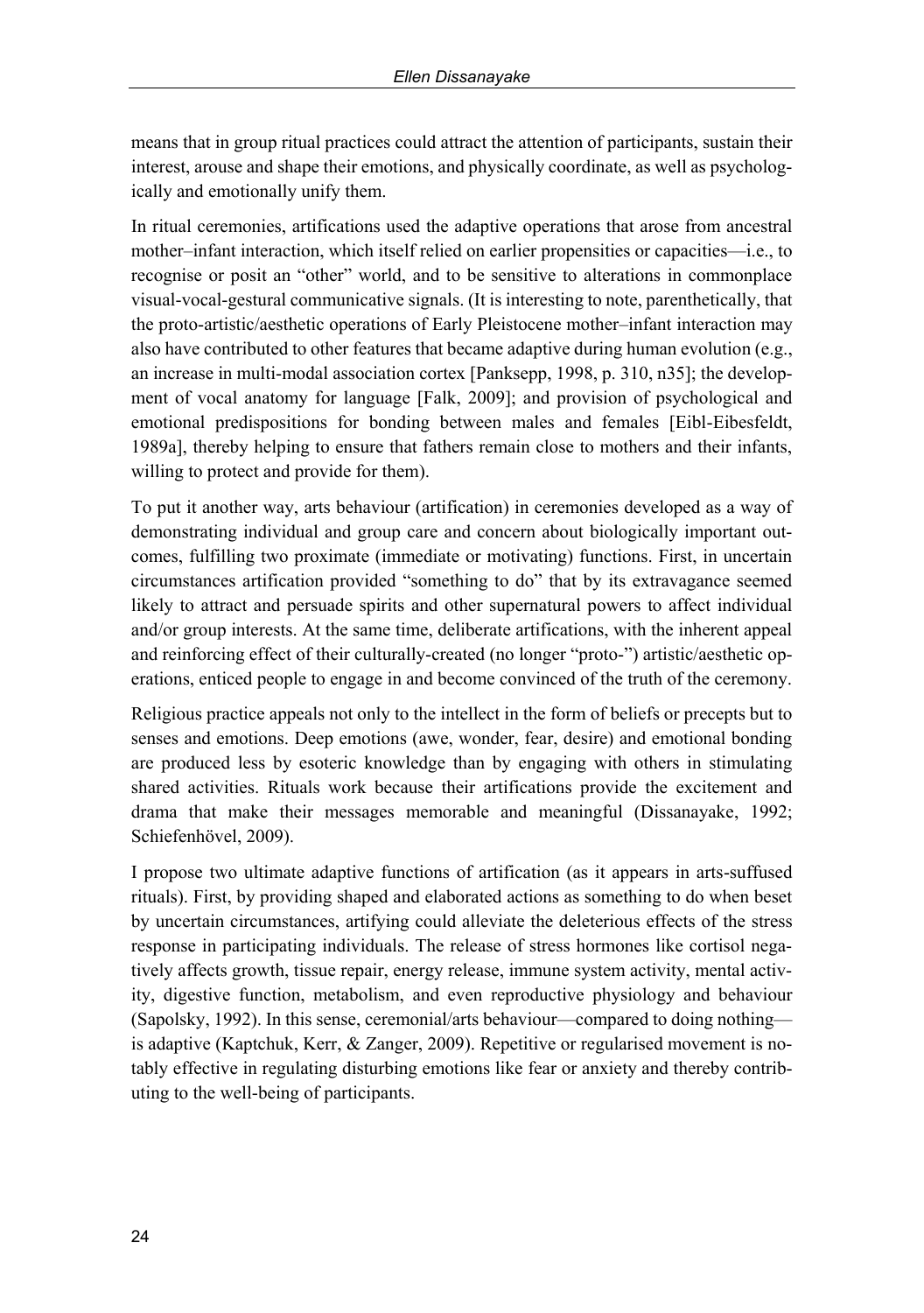Humans seek out others for comfort when they are fearful (Taylor, 1992). For example, anthropologists Margaret Mead (1976/1930) and Bronislaw Malinowski (1922) each describe members of small-scale societies huddling together during terrifying storms, chanting charms to abate the wind. Additionally, the lament, a widespread musical/poetic form performed by or for bereaved persons, apparently helps individuals cope with their loss (Dissanayake, unpublished).

A second ultimate adaptive function of participation in the artifications of ceremonies is that of instilling collective emotions such as trust and belongingness and to coordinate (physically, neurologically, and emotionally) members of the group so that they cooperate in confidence and unity (Aiken & Coe, 2004). Not only are brain chemicals like cortisol suppressed by participating with others in formalised and rhythmically repeated activities, oxytocin and other endorphinic substances are secreted, creating pleasurable feelings of unity with others, strengthening their commitment to each other.

Affinitive behaviours and emotions, such as those created and reinforced in mother–infant interaction and in arts-suffused ceremonial participation, activate the orbitofrontal cortex and other reward centers of the brain (Carter et al., 1999, and others cited in Brown & Dissanayake, 2009, p. 53). Although neuroscientists have known for many years that oxytocin and opioids are released at parturition and during maternal behaviour in all mammals, they have only recently discovered that moving to and even listening to music releases these same chemicals as do dancing and other movement activities in which people participate with one or more others (Freeman, 2000). In addition to instilling trust and attachment, oxytocin relieves individual anxiety (Üvnas-Moberg, 1999).

In summary, I use a helpful capsule formulation of the relationship of an adaptation and an exaptation (Seghers, 2015, p. 338). While an adaptation (here, the ritualised protoaesthetic operations of mother–infant interaction) emerges through a history of selection in order to solve an adaptive problem (the survival of highly immature infants), an *exaptation* (predisposition to engage in and respond to aesthetic operations) corresponds to an already present adaptation (the proto-aesthetic operations that foster mother–infant bonding) and gains a new adaptive function (reducing individual anxiety and joining group members in common cause) without subsequent selection.

# **5. The Roots of Artification and "Art as We Understand It"**

In two publications, the philosopher of art Stephen Davies has presented a serious and comprehensive analyses of my evolutionary ideas, particularly the notion of "making special." In the first (Davies, 2005, p. 291, 296), he finds my concept of art as making special to be "so thinly characterised that it does not pertain to art as we understand it" and in *The Artful Species* (Davies, 2012, p. 131) says that like other broad theories focused on art's origin, my hypothesis "reduce[s] art to the lowest common denominator." Although at the time of his analyses of my work he was not yet acquainted with my most recent formulation of what I now call the artification hypothesis, his charges apply equally well to that idea.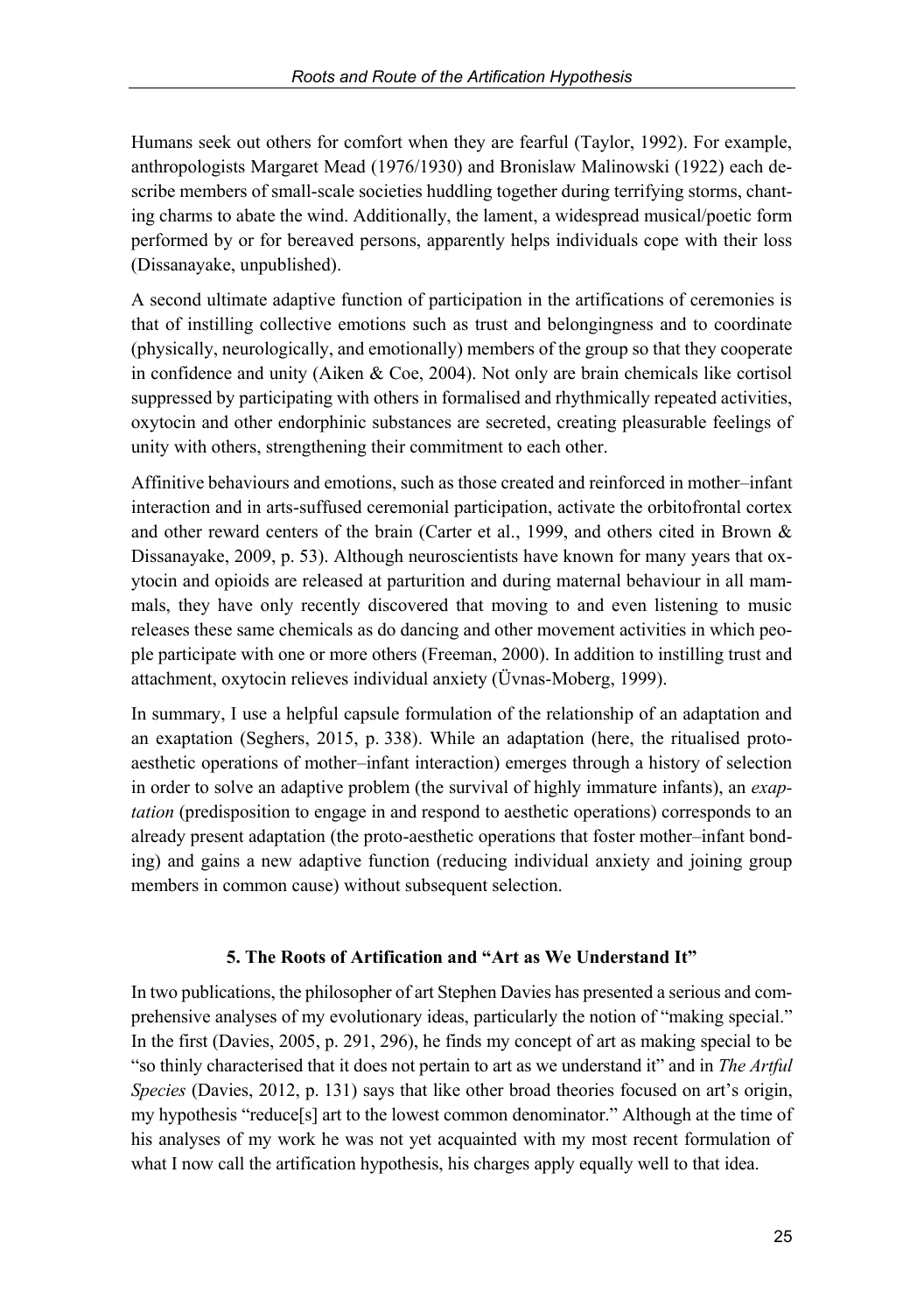I accept these charges. Artification is different from the notion of "art" as it is and has been used in various ways by philosophers of art, including Davies. It may seem "thinly characterised" because it approaches and understands the nature of art in a way that is not automatically or uniformly understood by scholars of contemporary aesthetics—i.e., ethologically, as a behavioural predisposition, and thus traces the arts to what may be considered their lowest common denominator. The concept of artification does not "pertain to" art as Davies understands it, but rather employs a broader, more universal framework that is based on the observation and description of the behaviour of animals, including the human animal.

Because human infants are born as essentially "natural" ("animal") rather than "cultural" ("human"), they provide a made-to-order subject for ethological investigation. Locating the roots of human artifying in the earliest social interactions of infants with their caretakers reveals that the art impulse is far more deeply dyed and consequential to the evolution and psychology of humans than heretofore suspected by philosophers and scientists alike.

Developmental psychologists Daniel Stern (1971) and Beatrice Beebe (1982) were the first to film and minutely analyse interactions of mothers and infants at eight weeks. Lacking the evolutionary lens of ethology, however, they did not recognise that they were witnessing a universal "ritualised" behaviour, although the implications of there being such a fundamental evolved biological construct at the beginning of life would have underscored and reinforced their important demonstration of exquisitely attuned dyadic communication. Although psychotherapist John Bowlby (1969–1980) based his pioneering studies of attachment and loss on ethological principles, he focused on infants in the second half of their first year (and thereafter), without fully describing the critical importance of face-to-face vocal and gestural interaction in the earliest weeks and months. Studies of infant communicative behaviour by evolutionary psychologists and cognitive scientists have been motivated primarily by interest in the origin and evolution of language more than the equally valuable and aesthetically-relevant nonverbal and emotional aspects of communication that an ethological approach to the arts reveals. The work of Anne Fernald (1992) is an exception.

Artification, as I describe or "understand" it, is an evolved behavioural predisposition in members of the genus *Homo* to intentionally make the ordinary extraordinary (i.e., to "make special"), by means of artistic/aesthetic operations (e.g., formalisation, repetition, exaggeration, and elaboration), particularly in circumstances about which one cares (considers important). Let us examine (or "unpack") this formulation.

### **5.1. Ordinary/Extraordinary; Special**

The predisposition to artify requires an earlier capacity, shared by some other animals, to recognise that some aspects of experience and some actions are unusual, special, noteworthy—that they are different from the everyday. Humans everywhere recognise what can be described as an ordinary or mundane order, realm, mood, or state of being and another that is unusual, extraordinary, or supernatural. These are imprecise terms and may be considered scientifically or philosophically inadequate. Yet the distinction seems apt to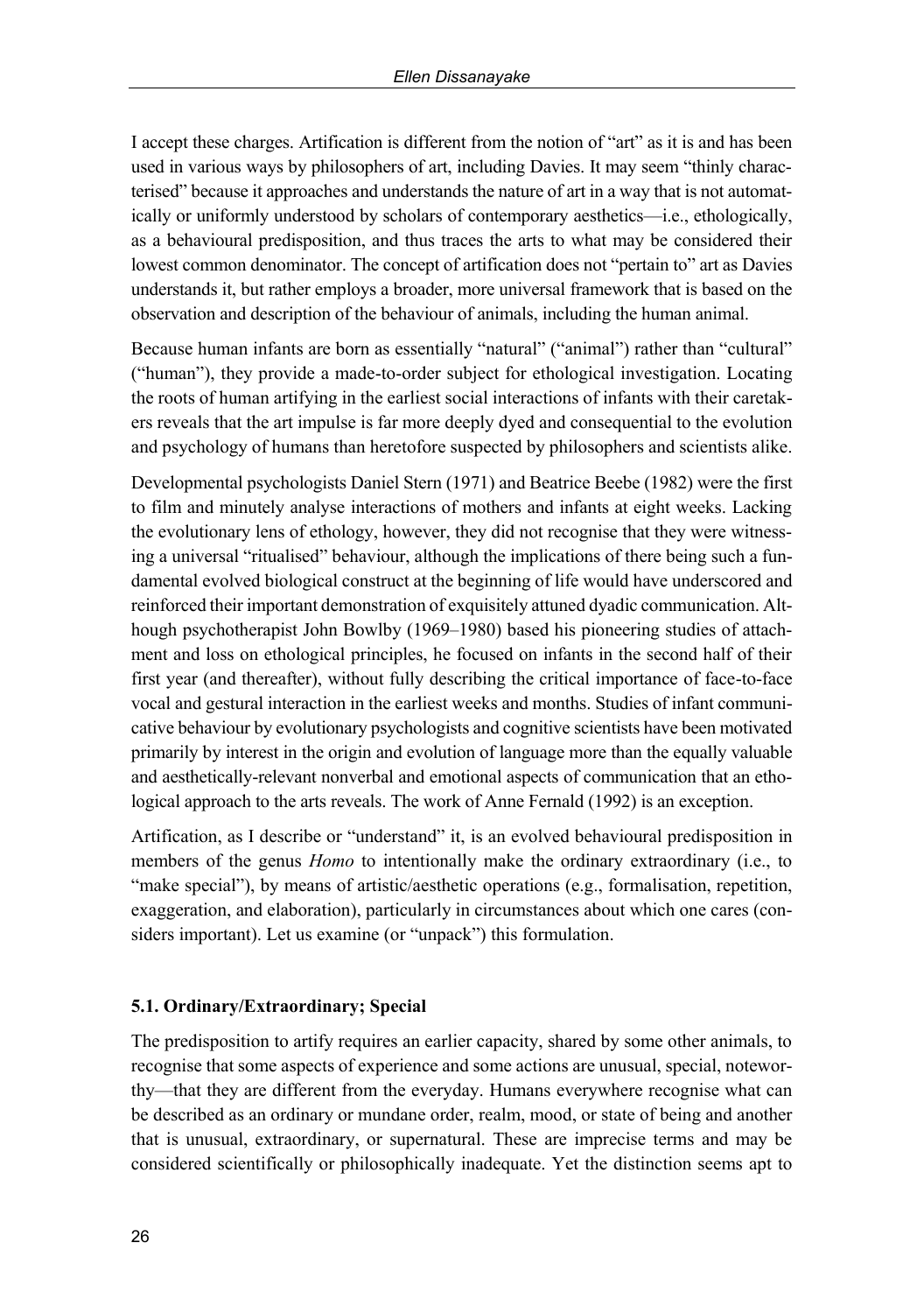account for evidence that as early as a million years ago ancestral hominins were carrying with them to their dwelling sites stones with unusual patterns or markings (Dissanayake, 1988) or carving cupules in small or vast quantities on stone surfaces (Bednarik, 2011). Makers of art as modern philosophers understand it are not so different when they make ordinary cave, desert, or wilderness environments and objects extraordinary in Chauvet, Lascaux, Egypt, Greece, Rome, and elsewhere, as illustrated in art history textbooks. Artists of all kinds today use artistic/aesthetic operations to artify things that they care about: that is, they transfigure the commonplace (Danto, 1981).

Some anthropologists would disagree that this distinction is universal when they describe the worldviews of premodern peoples as often making no separation between natural and spiritual realms and considering themselves and nonhuman entities and forces to be all equally real inhabitants of their cosmic order (see for example Tonkinson [1978] on the Mardudjara in Australia). However, the actions of such peoples in rituals demonstrate that they take time and effort to make their bodies, surroundings, movements, and utterances different from their ordinary state. That is, they artify or make them special.

# **5.2. Deliberate Use of "Artistic/Aesthetic Operations" Such as Formalisation, Repetition, Exaggeration, Elaboration, and Manipulation of Expectation**

Philosophers of art may find insignificant a predisposition to use artistic/aesthetic operations because, after all, birds and other animals also use and appreciate them as worth paying attention and responding to—that is, as being different from the ordinary. Even human infants are primed to respond to these operations when presented to them by adults in infant-directed vocalisations, facial expressions, and head and body movements. To an art theorist who is also ethologically informed, however, the discovery of such sensitivity at the beginning of life suggests that emotional response to aesthetic manipulations has been critical to human survival. It is not surprising that these operations should become powerful sources of emotion.

At the end of section 2, I briefly mentioned perhaps the most important aesthetic operation of all—manipulation of expectation—although it does not appear in the earliest mother– infant interactions. It can, however, be observed in mothers' behaviour to infants of about four months and older, who become bored with soothing predictability and instead desire suspense and surprise, as in games of Peek-a-boo or This Little Piggy. Manipulation of expectation rests, I suggest, on Desmond Morris's ethological notion of "typical intensity," described when he noted that the iteration of a ritualised movement or sound has a typical rhythmic regularity and intensity in time (Morris, 1957). If humans (including fourmonth-old infants) were not aware of typical intensity, they would not be susceptible to its manipulation. Manipulation of expectation is one of the primary devices used to produce aesthetic response in narrative and musical unfolding and has been well described by philosophers of the arts, although without awareness of the evolutionary reasons that form the background to its power and persistence.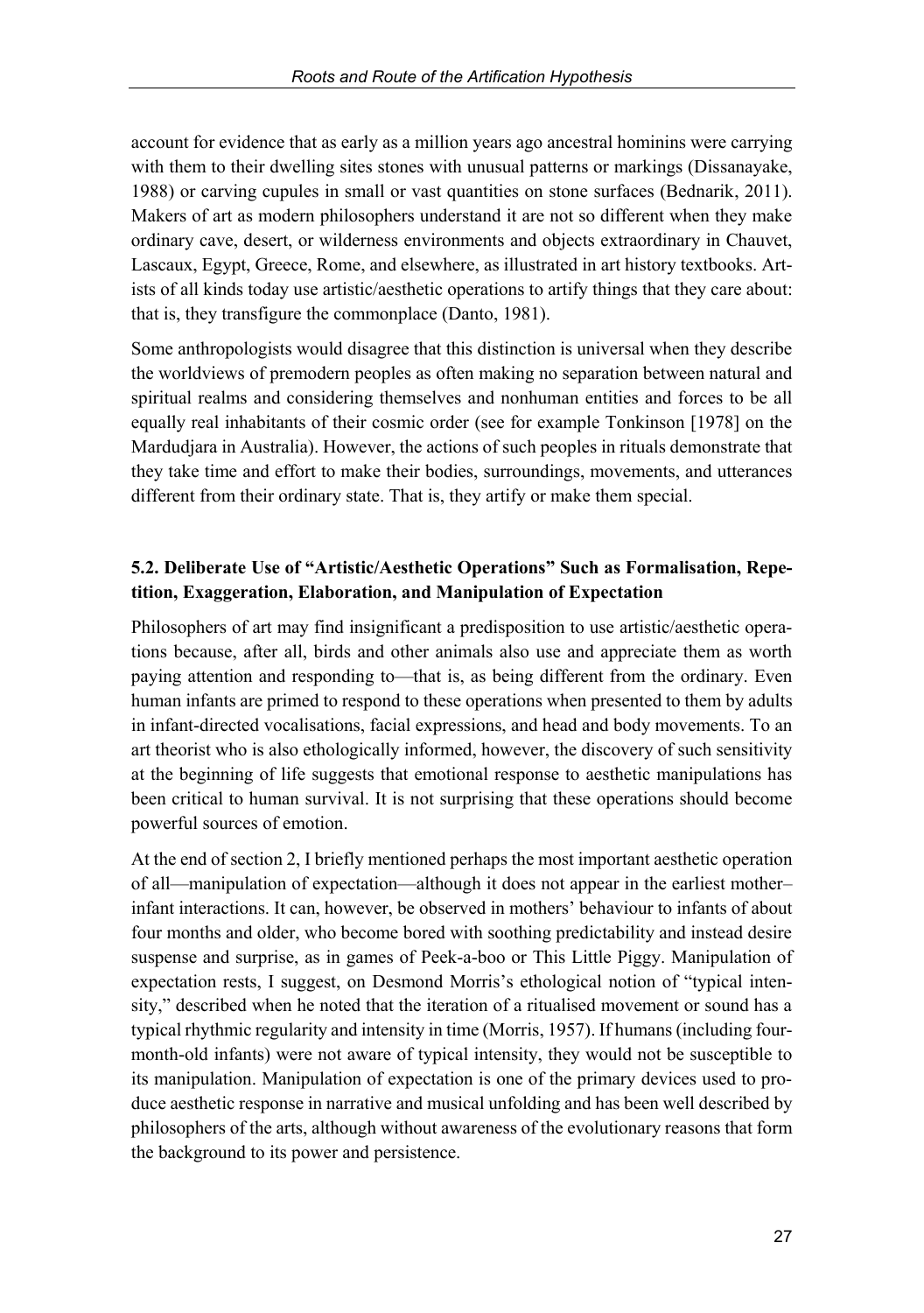# **5.3. Uncertain Circumstances about Which One Cares and Considers Important**

The concept of art as understood today by philosophers and members of the art world is inseparable from historically unprecedented complex social and economic changes that developed as preindustrial societies became what is now called modernised. Culture-wide ideas of individuality, originality, liberty, competition, the marketplace, and the use of science and reason rather than religion to address human problems have gradually replaced the intellectual and cultural conservatism that characterised all previous societies, which were permeated by a religious worldview.

Although an ethological view of art is also an outgrowth of these changes, it attempts to account for the artistic/aesthetic behaviour of people of all times and places. Artification, not art as we understand it, is a universal behavioural predisposition that characterises all humans. As such it cannot be confined to specialist highly-skilled artists or original masterpieces. Nor can it be "disinterested" and lack biological function. Throughout human history and prehistory, artifications have been essential parts of traditional life, particularly in religious practices. Experience of the arts in small-scale societies is often multisensory, not separated, and the arts' adaptive effects require active participation in order to produce the neurochemistry that is posited to reduce stress and produce feelings of trust and belonging.

These are not the characteristics of art as it is understood by most people today, when religious art has been supplanted by more secular, discrete varieties and when most people experience art more than they make or participate in it. Nevertheless, artification remains a significant and useful idea, precisely because as a concept it is broader than art "as we understand it." It deliberately avoids connotations of beauty, skill, depiction, originality, creativity and self-expression that are inherent in the modern Western notion of art, yet it recognises that because people tend to artify things that they consider important—that they care about—they will often use these characteristics. At the same time, artification may include behaviours that the modern concept might reject, such as the artifications of face, body, movement and voice that fans display at sporting events or public protest marches (i.e., occasions that they consider important).

Artification as a concept may seem initially unwieldy or unappealing, especially to philosophers of art, but I consider it foundational to the evolutionary understanding of both the making and the response to the arts. Scholars can of course continue to seek to understand individual traditions of one or another art, or can study the arts according to individual psychology, culture, society, or worldview. Yet, when all is said and done, the adaptive predisposition to artify underlies these other views. The "art" of philosophical aesthetics, as an ethologist understands it, is more accurately described as being a sub-set of a broader universal entity, artification.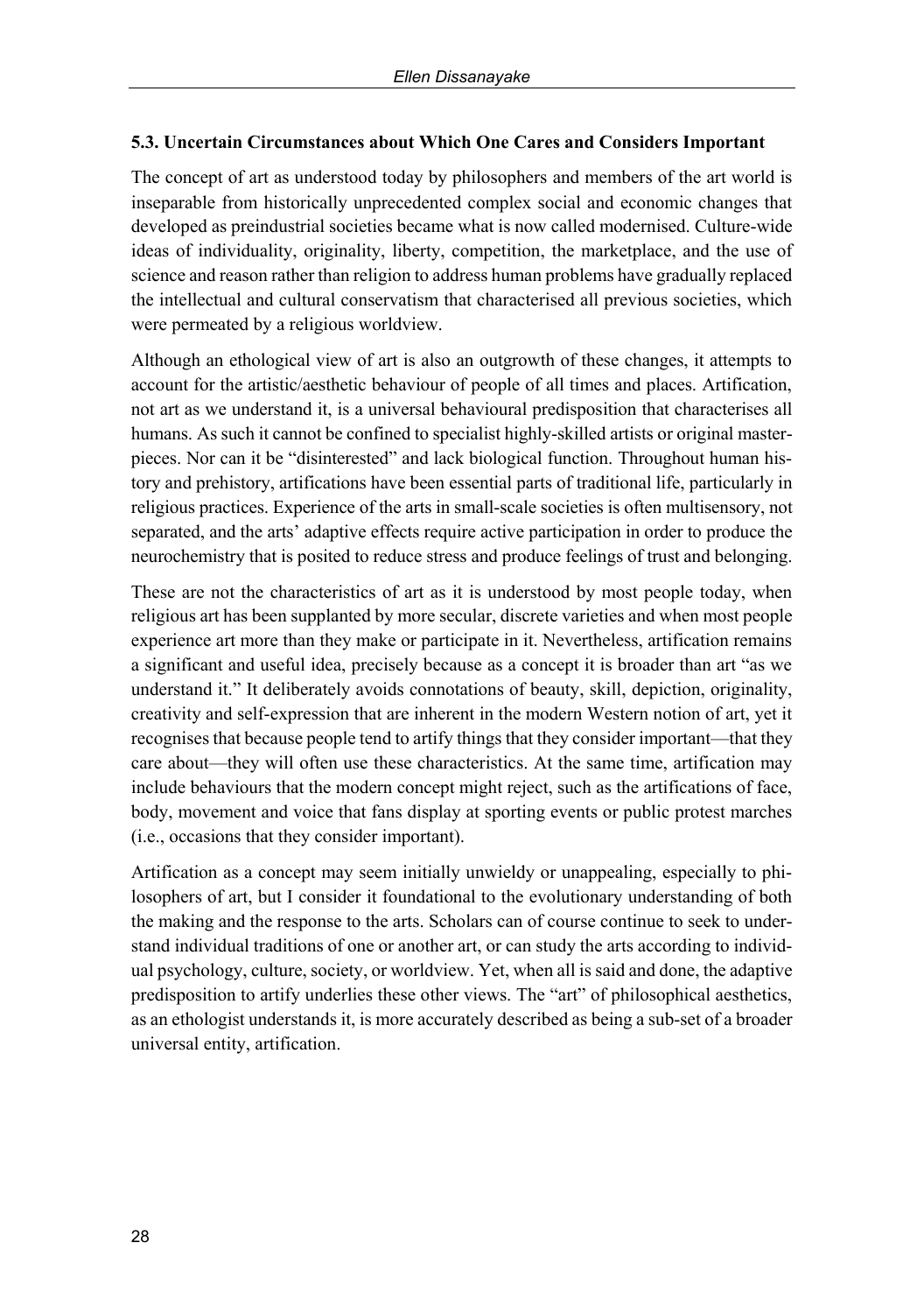### **References**

Aiken, N. E. (1998). *The biological origins of art*. Westport, CT: Praeger.

- Aiken, N., & Coe, K. (2004). Promoting cooperation among humans: The arts as ties that bind. *Bulletin of Psychology and the Arts, 5*(1), 5–20.
- Alland, A. (1983). *Playing with form*. New York, NY: Columbia University Press.
- Bednarik, R. (2008). Cupules. *Rock Art Research, 25*, 61–100.
- Bednarik, R. (2011). *The human condition*. Berlin, Germany: Springer.
- Beebe, B. (1982). Micro-timing in mother–infant communication. In M. R. Key (Ed.), *Non-verbal communication today* (pp. 169–195). The Hague, The Netherlands: Mouton.
- Bowlby, J. (1969–1980). *Attachment and loss*, 3 Vols. New York, NY: Basic Books.
- Brown, S., & Dissanayake, E. (2009). The arts are more than aesthetics: Neuroaesthetics as narrow aesthetics. In M. Skov & O. Vartanian (Eds.), *Neuroaesthetics* (pp. 43–57). Amityville, NY: Baywood.
- Buss, D. M. (2010). Evolutionary psychology: The new science of the mind. In B. Boyd, J. Carroll, & J. Gottschall (Eds.), *Evolution, literature, film: A reader* (pp. 21–37). New York, NY: Columbia University Press.
- Carroll, J. (2011). *Reading human nature: Literary darwinism in theory and practice*. Albany: State University of New York Press.
- Carter, S., Lederhendler, I., & Kirkpatrick, B. (Eds.). (1999). *The integrative neurobiology of affiliation*. Cambridge, MA: MIT Press.
- Clottes, J. (2006). Spirituality and religion in Paleolithic times. In F. Shults (Ed.), *The evolution of rationality: Interdisciplinary essays in honor of J. Wentzel van Huyssteen* (pp. 133–146). Grand Rapids, MI: William B. Eerdmans.
- Coe, K. (1992). Art: The replicable unit—an inquiry into the possible origin of art as a social behavior. *Journal of Social and Evolutionary Systems, 15*(2), 217–234.
- Coe, K. (2003). *The ancestress hypothesis: Visual art as adaptation*. New Brunswick, NJ: Rutgers University Press.
- Cooke, B., & Turner, F. (Eds.). (1999). *Biopoetics: Evolutionary explorations in the arts*. Lexington, KY: ICUS.
- Danto, A. (1981). *The transfiguration of the commonplace*. Cambridge, MA: Harvard University Press.
- Davies, S. J. (2005.) Ellen Dissanayake's evolutionary aesthetic. *Biology and Philosophy, 20*, 291– 304.
- Davies, S. (2012). *The artful species*. Oxford, UK: Oxford University Press.
- Dissanayake, E. (1974). An hypothesis of the evolution of art from play. *Leonardo, 7*(3), 211–218.
- Dissanayake, E. (1979). An ethological view of ritual and art in human evolutionary history. *Leonardo, 12*(1), 27–31.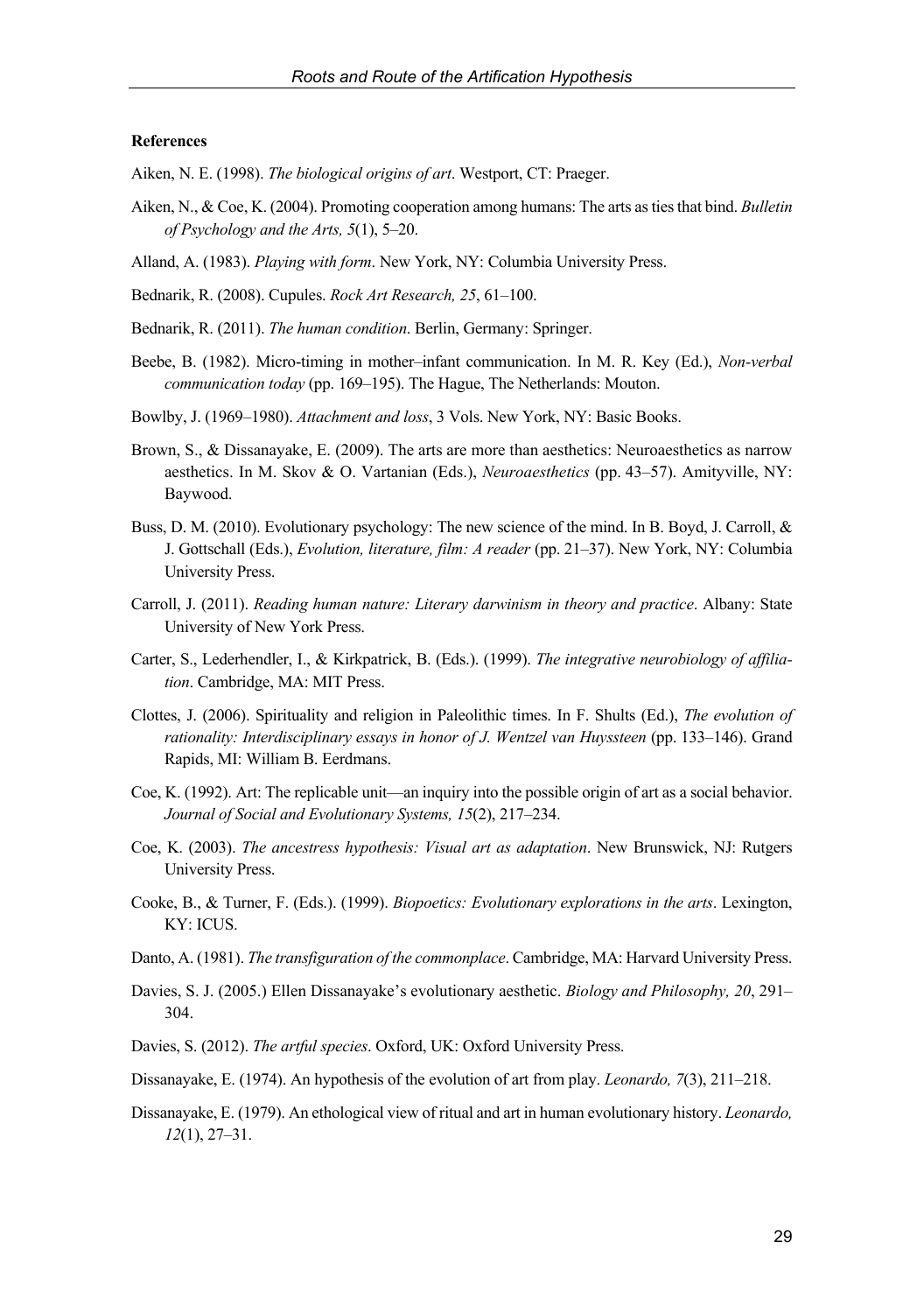- Dissanayake, E. (1980). Art as a human behavior: Toward an ethological view of art. *Journal of Aesthetics and Art Criticism, 38*(4): 397–406.
- Dissanayake, E., (1982). Aesthetic experience and human evolution. *Journal of Aesthetics and Art Criticism, 41*(2), 145–155.
- Dissanayake, E. (1988). *What is art for?* Seattle, WA: University of Washington Press.
- Dissanayake, E. (1992). *Homo aestheticus: Where art comes from and why*. New York, NY: Free Press.
- Dissanayake, E. (2009). The artification hypothesis and its relevance to cognitive science, evolutionary aesthetics, and neuroaesthetics. *Cognitive Semiotics, 5*, 136–158. Special issue on aesthetic cognition.
- Dutton, D. (2009). *The art instinct: Beauty, pleasure, and human evolution*. New York, NY: Bloomsbury.
- Eibl-Eibesfeldt, I. (1971). *Love and hate: The natural history of behaviour patterns*. (G. Strachan, Trans.). New York, NY: Holt, Rinehart and Winston. (Original work published 1970)
- Eibl-Eibesfeldt, I. (1975). *Ethology: The biology of behaviour* (2nd ed.). (E. Klinghammer, Trans.). New York, NY: Holt, Rinehart and Winston.
- Eibl-Eibesfeldt, I. (1989a). Human ethology. (P. Wiessner-Larsen & A. Heunemann, Trans.). New York, NY: Aldine de Gruyter.
- Eibl-Eibesfeldt, I. (1989b). The biological foundation of aesthetics. In I. Rentschler, B. Herzberger, & D. Epstein (Eds.), *Beauty and the brain: Biological aspects of aesthetics*(pp. 29–68). Basel, Switzerland: Birkhäuser Verlag.
- Falk, D. (2009). *Finding our tongues: Mothers, infants and the origin of language*. New York, NY: Basic Books.
- Fein, S. (1993). *First drawings: Genesis of visual thinking*. Pleasant Hill, CA: Exelrod.
- Fernald, A. (1992). Human maternal vocalisations to infants as biologically relevant signals: An evolutionary perspective. In J. H. Barkow, L. Cosmides, & J. Tooby (Eds.). *The adapted mind: Evolutionary psychology and the generation of culture* (pp. 391–428). New York, NY: Oxford University Press.
- Fernald, A., & P. K. Kuhl. (1987). Acoustic determinants of infant preference for motherese speech. *Infant Behaviour and Development, 10*, 279–293.
- Freeman, W. (2000). A neurobiological role of music in social bonding. In N. Wallin, B. Merker, & S. Brown (Eds.), *The origins of music* (pp. 411–424). Cambridge, MA: MIT Press.
- Grant, E. C. (1968). An ethological description of nonverbal behaviour during interviews. *British Journal of Medical Psychology, 41*, 177–183.
- Grant, E. C. (1972). Nonverbal communication in the mentally ill. In R. Hinde (Ed.), *Non-verbal communication* (pp. 349–358). Cambridge, UK: Cambridge University Press.
- Huxley, J. (1914). The courtship habits of the great crested grebe (*Podiceps cristatus*) together with a discussion of the evolution of courtship in birds. *Journal of the Linnean Society of London: Zoology, 53*, 253–292.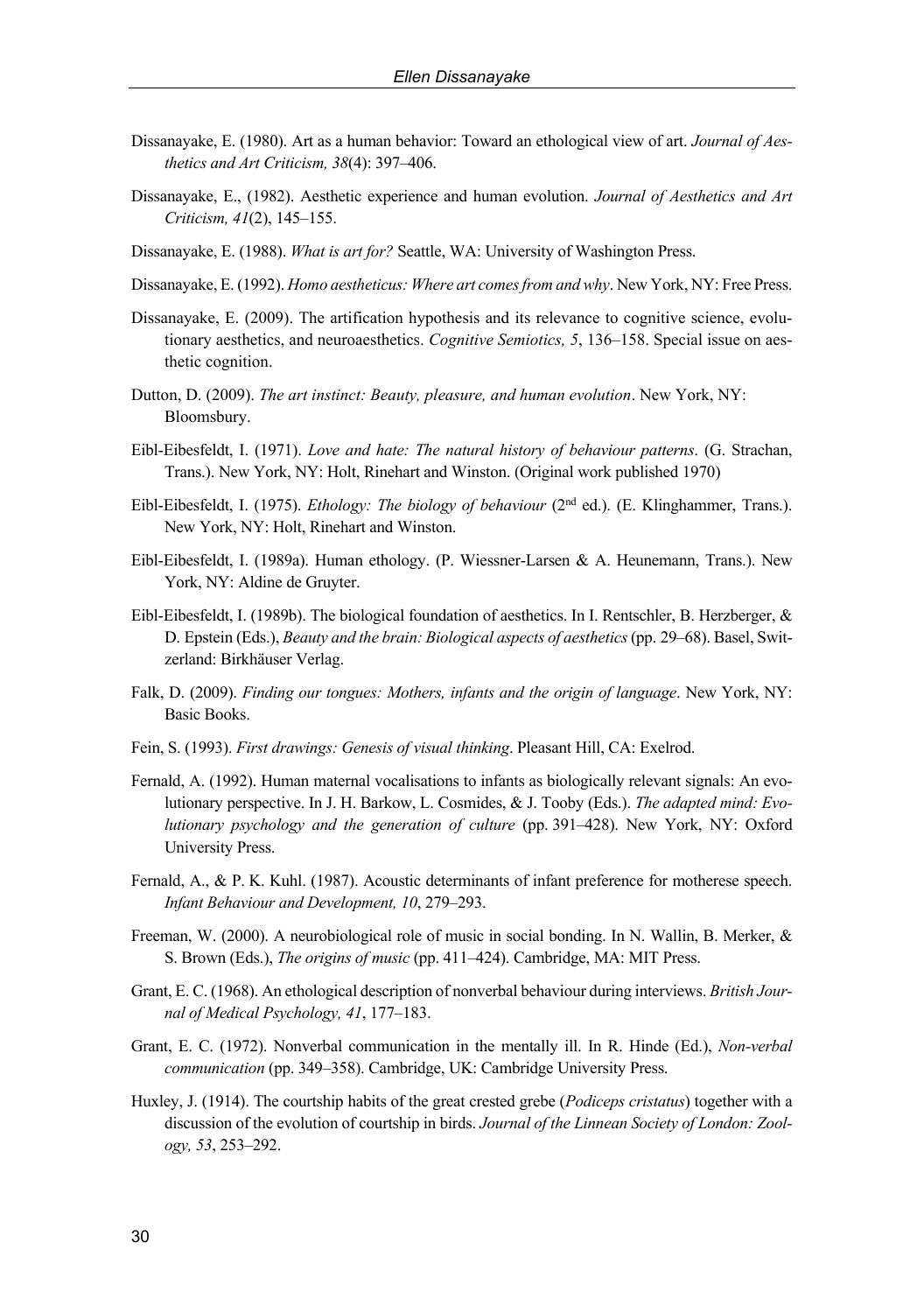- Kaptchuk, T. J., Kerr, C. E., & A. Zanger. (2009). Placebo controls, exorcisms, and the devil. *Lancet, 374*(9697), 1234–1235.
- Kellogg, R. (1970). *Analyzing children's art*. Palo Alto, CA: Mayfield.
- Leslie, A. M. (1987). Pretense and representation: Origins of "theory of mind." *Psychological Review, 94*, 412–426.
- Lillard, A. S. (1993). Pretend play skills and the child's theory of mind. *Child Development, 64*(2), 348–371.
- Malinowski, B. (1922). *Argonauts of the Western Pacific*. London, UK: Routledge and Kegan Paul.
- Malinowski, B. (1954). *Magic, science, and religion*. Garden City, NY: Doubleday Anchor Books. (Original work published 1925)
- Mead, M. (1976). Growing up in New Guinea. New York, Y: Morrow. (Original work published 1930).
- Meyer-Holzapfel, M. (1956). Spiel des Säugetieres. *Handbuch der Zoologie, 8*(2), 1–36.
- Morris, D. (1957). Typical intensity and its relation to the problem of ritualisation. *Behaviour, 11*,  $1-2.$
- Morris, D. (1962). *The biology of art*. New York, NY: Knopf.
- Morris, D. (1968). *The naked ape*. New York, NY: McGraw-Hill.
- Panksepp, J. (1998). *Affective neuroscience: The foundations of human and animal emotions*. Oxford, UK: Oxford University Press.
- Pellegrini, A. D., & Bjorklund, D. F. (2004). The ontogeny and phylogeny of children's object and fantasy play. *Human Nature, 15*(1), 23–43.
- Portmann, A. (1941). Die Tragzeiten der Primaten und die Dauer der Schwangerschaft beim Menschen: ein Problem der vergleichenden Biologie. *Revue Suisse de Zoologie, 48*, 511–518.
- Sapolsky, R. M. (1992). Neuroendocrinology of the stress response. J. R. Becker, S. M. Breedlove, & D. Crews (Eds.), *Behavioural endocrinology* (pp. 287–324). Cambridge, MA: MIT Press.
- Schiefenhövel, W. (2009). Explaining the inexplicable: Traditional and syncretistic religiosity in Melanesia. In E. Voland & W. Schiefenhövel (Eds.), *The biological evolution of religious mind and behaviour* (pp. 143–164). Berlin: Springer.
- Seghers, E. (2015). *Methodology in the evolutionary study of art: Perspectives in philosophical anthropology, cognitive archaeology, and evolutionary theory* (Doctoral dissertation). University of Ghent, Belgium.
- Smith, W. J. (1977). *The behavior of communicating: An evolutionary approach*. Cambridge, MA: Harvard University Press.
- Stern, D. (1971). A microanalysis of mother–infant interaction. *Journal of the American Academy of Child Psychiatry, 10*, 501–517.
- Taylor, S. (1992). *The tending instinct: How nurturing is essential to who we are and how we live.* New York, NY: Henry Holt.